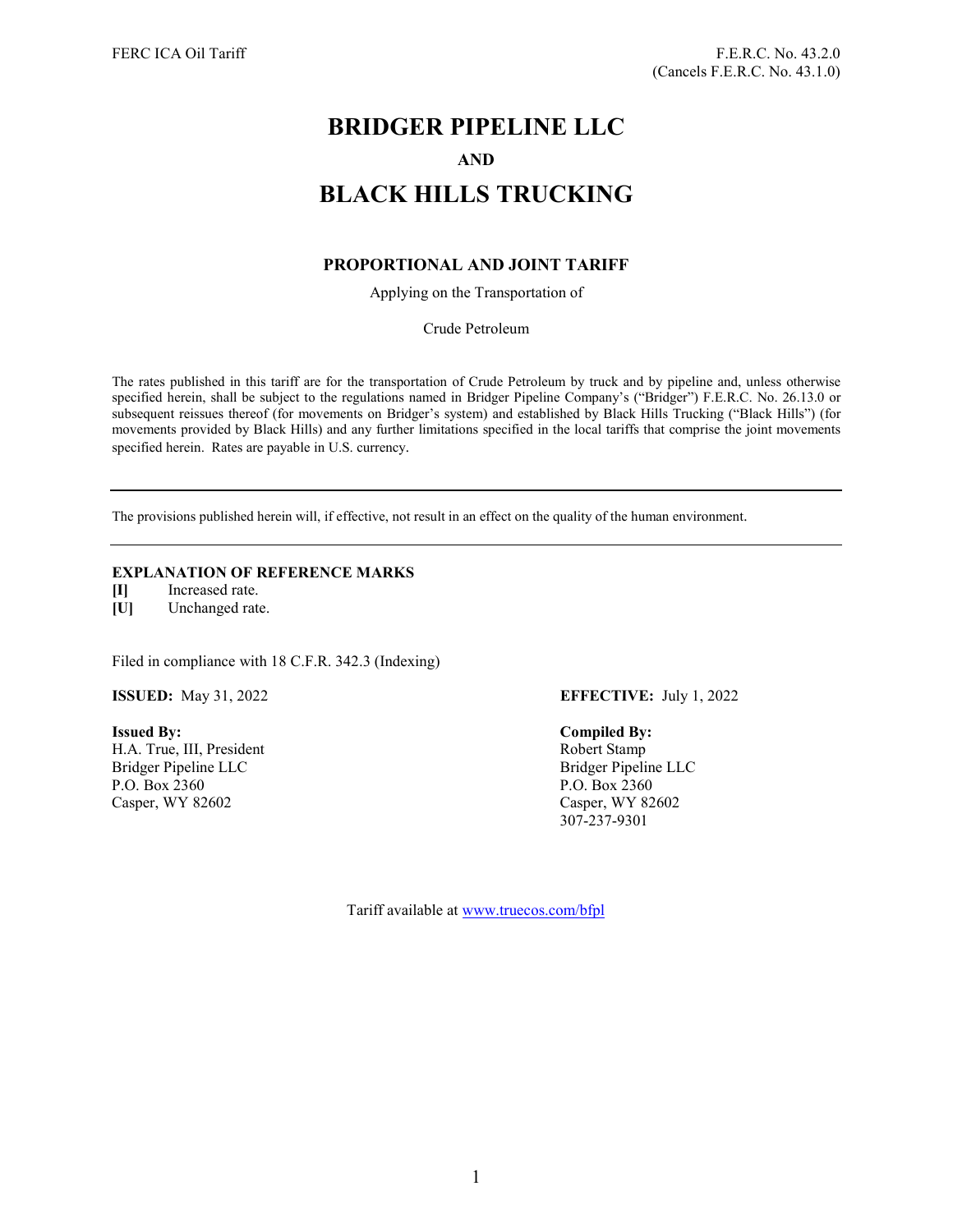|  |  |  | <b>Table of Joint Rates</b> |  |
|--|--|--|-----------------------------|--|
|--|--|--|-----------------------------|--|

|  | List of Points from and to which rates apply and rates on petroleum in dollars per barrel of 42 US gallons. |
|--|-------------------------------------------------------------------------------------------------------------|
|  |                                                                                                             |

| Origins              | <b>Destination</b>                                 | <b>Joint Rates (Note 1)</b> |
|----------------------|----------------------------------------------------|-----------------------------|
| Zone 1 (Note 2)      | Stanley Station, Mountrail<br>County, North Dakota | $[I]$ \$2.2180              |
| Zone 2 (Note 3)      |                                                    | $[I]$ \$2.3844              |
| Zone 3 (Note 4)      |                                                    | $[I]$ \$2.4620              |
| Zone 4 (Note 5)      |                                                    | $[I]$ \$2.6061              |
| Zone $5$ (Note $6$ ) |                                                    | $[I]$ \$2.7724              |
| Zone 6 (Note 7)      |                                                    | $[I]$ \$2.9389              |

#### **Notes:**

(1) The Joint Rates specified herein are only available to those shippers that (i) have their barrels trucked from the applicable townships and ranges specified in Notes (2) through (7) below via Black Hills to the applicable Bridger receipt point specified in the Joint Routing described below, and (ii) have an effective agreement under which Black Hills will provide trucking service to the applicable receipt points on Bridger's pipeline system.

(2) The following townships and ranges comprise "Zone 1": 156N-91W

(3) The following townships and ranges comprise "Zone 2": 155N-91W

(4) The following townships and ranges comprise "Zone 3": 156N-90W, 155N-90W.

(5) The following townships and ranges comprise "Zone 4": 155N-89W, 154N-89W

(6) The following townships and ranges comprise "Zone 5": 154N-90W, 153N-90W.

(7) The following townships and ranges comprise "Zone 6": 153N-89W, 152N-90W, 152N-89W, 151N-90W.

#### **Joint Routing:**

Black Hills—producer's tank or tank battery to Stanley Station, Mountrail County, North (the local rates applicable to Black Hills' trucking service are available to any Shipper upon request), connecting to: Stanley Truck Offload Station, Mountrail County, North Dakota for delivery to the Stanley Station, Mountrail County, North Dakota (Bridger F.E.R.C. No. 33.17.0).

#### **Pipeline Loss Allowance**

Each Shipper moving under this Joint Tariff shall pay a pipeline loss allowance pursuant to Item 30 of Bridger's Rules and Regulations, F.E.R.C. No. 26.13.0 or subsequent reissues thereof, which is a 0.2% deduction from net quantities.